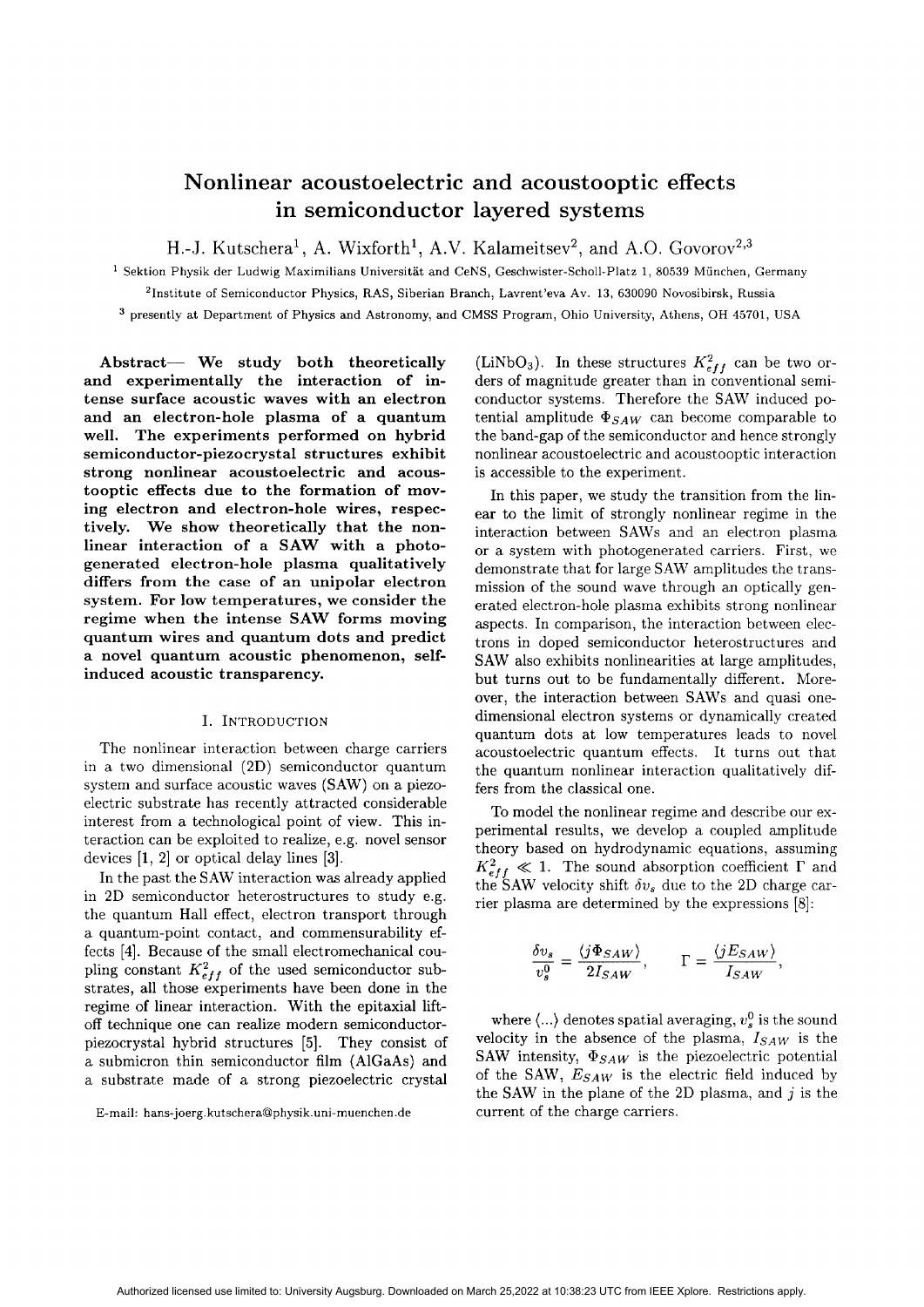### 11. ELECTRON-HOLPLEASMA **AND SAWS**

To start with, we discuss our theoretical results of the nonlinear acoustoelectric interaction in a hybrid structure in the presence of permanent homogeneous laser illumination. At room temperature an electronhole plasma is generated in the semiconductor quantum well on top of the piezoelectric host substrate. To model the acoustooptic effect, we include generation and nonlinear recombination terms of the optically generated charges into the 2D hydrodynamic equations. Details of the theory and the simulations can be found in the paper by Kalameitsev et al. **[6].** Here, we just want to discuss the numeric solutions.

The inset of Fig.1 (a) illustrates the separation of electrons  $n(x' = x - v_s t)$  and holes  $p(x')$  into stripes once the moving potential  $\Phi_{SAW}$  of the SAW is increased beyond a threshold value. This is accompanied by an accumulation of the charge carriers. One also recognizes that the functions  $n(x')$  and  $p(x')$  may slightly overlap. This overlap is necessary to achieve a steady state solution with a strong recombination nonlinearity, because the appearance of a noticeable gap between the stripes would lead to a nonstationary accumulation of carriers.

With increasing lateral SAW potential  $\Phi_{SAW}$  the absorption coefficient  $\Gamma$  exhibits a general decrease (Fig.1 (a)). The nonmonotonic behavior for  $\Phi_{SAW}$  <  $2 V$  correlates with the onset of noticeable separation of the plasma into stripes and with an increase in the mean density *No* of electrons and holes (inset of Fig. 1(b)). For  $\Phi_{SAW} \rightarrow \infty$ , the sound absorption coefficient decreases as  $\Gamma \propto 1/\Phi_{SAW}$ . The absorbed energy Q is proportional to  $Q = I\Gamma \propto \Phi_{SAW} \propto \sqrt{I_{SAW}}$ .

The SAW velocity shows a similar behavior. Up to  $2V$  the solution is also nonmonotonic for the same reason. With increasing SAW-intensity, the SAWvelocity decreases  $(Fig.1(b))$ , because the plasma becomes more and more dense and strongly screens the field of the SAW. In the limit  $I_{SAW} \rightarrow \infty$ , the SAW velocity shift converges as  $\delta v_s \rightarrow -K_{eff}^2/2$ .

First experiments were performed on InGaAs quantum wells for the case of a spatially inhomogeneous plasma generated by a laser beam  $[1]$ , so far. The dynamics of electron-hole pairs was also studied by Alsina et al. using spatially-resolved photoluminescence *[7].*

#### 111. INTERACTION WITH AN ELECTRON SYSTEM

The dependencies of the interaction between SAW and a electron hole plasma are related to a strong recombination nonlinearity of the photoexcited charge



Fig. 1. The calculated absorption coefficient (a) and shift of the SAW-velocity (b) due to an electron-hole plasma as a function of the SAW potential amplitude  $\Phi_{SAW}$  for various optical excitation powers. The numbers 1-5 correspond to the photogenerated 2D carrier densities in the absence of a SAW  $n_{s0} = 10^9$ ,  $2 * 10^9$ ,  $5 * 10^9$ ,  $10^{10}$ , and  $5*10^{10}$  cm<sup>-2</sup>, respectively.  $\lambda = 60 \ \mu m$ ; the electron mobility  $\mu_e = 2000 \text{ cm}^2/V$ s and the hole mobility  $\mu_h = \mu_e/6$ . The inset in (a) illustrates the separation of electron and holes into stripes with increasing SAW potential. The inset of (b) shows the average density  $N_e(\Phi_{SAW})$  for various  $n_{s0}$ .  $K_{eff}^2 = 0.056$ .

carriers. In a unipolar plasma, however, no recombination mechanism exists and the total number of charge remains constant. Therefore, the behavior of a unipolar plasma in an intense acoustic wave is fundamentally different **[8].**

## *A . Electrons in semiconductor heterostructures*

Here, too, the nonlinear acoustoelectric interaction results in an increase of the SAW velocity  $v_s$  and a strong modification of the SAW attenuation. At low electron densities the SAW absorption coefficient decreases with increasing sound intensity, whereas at high electron density the absorption coefficient is nonmonotonous function of the sound intensity (Fig. 2). This behavior is explained in terms of nonlinear dy-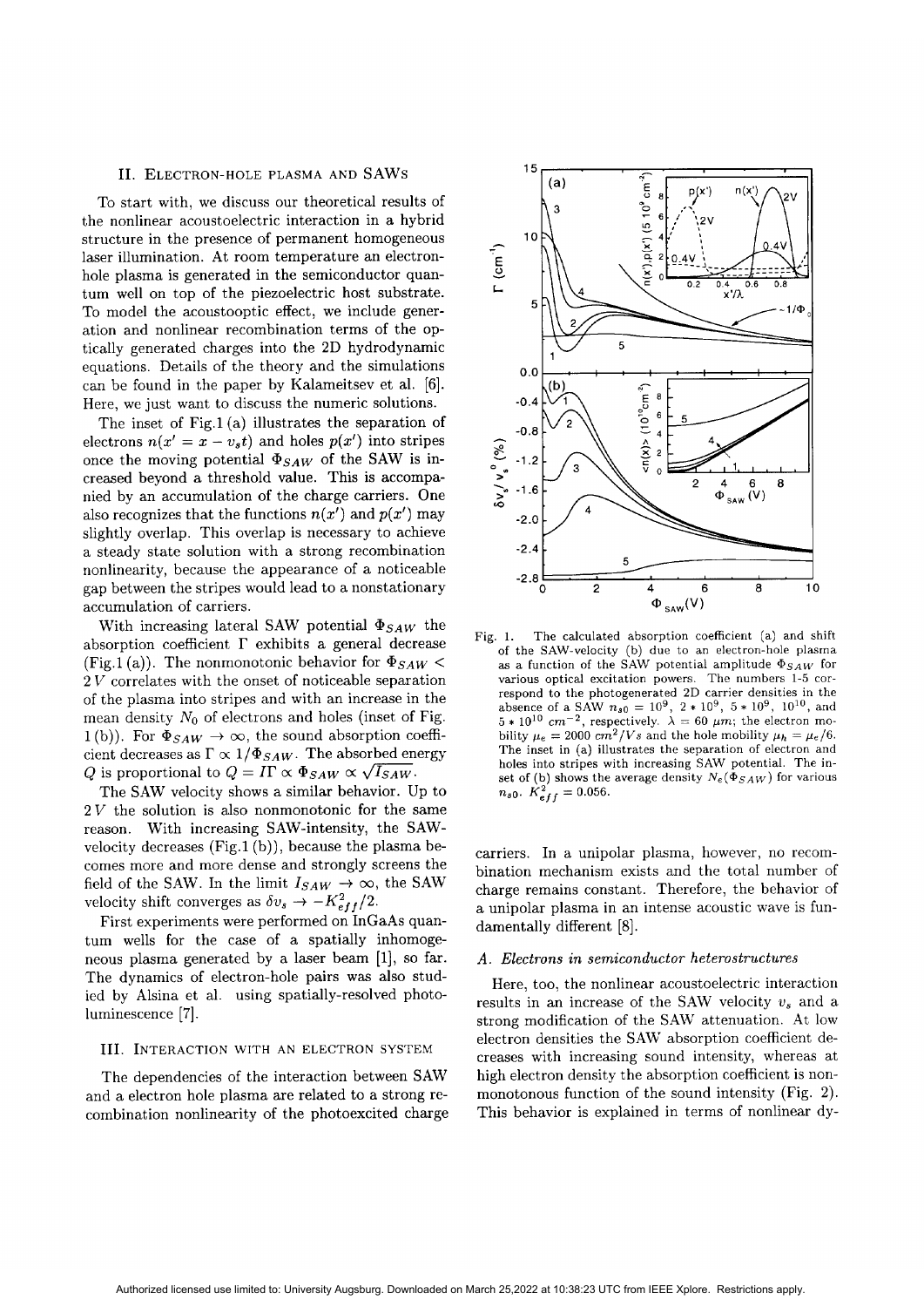

Fig. 2. The calculated absorption coefficient  $\Gamma$  as a function of the SAW piezopotential amplitude  $\Phi^{saw}$  for various electron densities  $N_s$ . The dots show the experimentally measured absorption coefficient at the top gate voltage *-7.5* V. In the inset we plot the calculated local carrier density *n* as a function of the in-plane coordinate  $x'$  for different  $N_s$ . The numbers attached to the plots correspond to *Ns* in units of  $10^{10}$   $cm^{-2}$ .

namic screening and the sound induced formation of moving wires. In the limit  $I_{SAW} \rightarrow \infty$ ,  $\Gamma_1 \propto 1 / I_{SAW}$ and  $\delta v_s \propto 1/\sqrt{I_{SAW}}$  [8, 9]. In contrast to the electron hole plasma, however, the absorbed energy Q saturates at a constant level.

Room-temperature experiments were performed on the already mentioned hybrid semiconductor-Li*Nb03* structures. These structures contain a semiconductor quantum well tightly bound to the  $LiNbO<sub>3</sub>$  host crystal and a top metallic gate [lo] to vary the Fermi level in the electron system. Due to the strong piezoelectricity of the host substrate an effective coupling constant as high as  $K_{eff}^2$  = 0.056 can be achieved. The SAW then can break up the formerly 2D electron plasma into moving wires. This effect was clearly observed in charge transport experiments [lo]. For the simulations the following parameters are used: The electron mobility at room temperature is 5000  $cm^2/Vs$ . The SAW wave length  $\lambda = 33 \ \mu m$  and  $v_s = 3.8 * 10^5$  *cm/s.* Using our theoretical results we can explain the experimental observations. For the case of the nonlinear **SAW** absorption coefficient we find a very good quantitative agreement between theory and experiment (dots in Fig. 2).

### *B. Dynamically created quantum wires and dots at low temperatures*

The nonlinear phenomena observed in Ref. [10] at room temperature are well understood. However, for low temperatures and a sufficiently high intensity of the acoustic wave, the classical description can not longer hold because of the quantization of the electronic energy spectrum induced by a SAW [11, 12]. In this section, we show how dramatically the SAU' transmission changes when the sound wave creates dynamically-defined 1D and OD electron states from a formerly homogeneous 2D quantum film.

**A** simple picture of the acoustoelectric effects is as follows: The effective 'friction' force for a sound wave originates from the dissipative electric current **j,** in the plane of a quantum well induced by the piezoelectric field of a SAW. The electrons scatter by crystal defects, i.e. by impurities, and hence heat the crystal lattice. The sound energy dissipation per unit time and area is then given by

$$
Q = \langle \mathbf{j}_s(\mathbf{r}, t) \mathbf{E}_{SAW}(x, t) >_{\mathbf{r}}, \tag{1}
$$

where  $\langle \dots \rangle_r$  means averaging over surface area of a macroscopic sample and  $\mathbf{E}_{SAW}$  is the piezoelectric field induced by a SAW.  $\mathbf{r} = (x, y)$  is the in-plane coordinate and *t* is the time. In our model, the Rayleigh SAW propagates in the x-direction. The dissipative current **j,** implies electron transitions in the continuum of states near the Fermi surface. This is because the energy transfer of such transitions is small as the velocity of sound  $v_s$  is typically much less than the electron Fermi velocity  $v_F$ . Using this argument, we can conclude that in 2D and 3D systems the sound dissipation is quite effective because of the strong electronic scattering in the continuum of states near the Fermi level.

The situation changes, if an intense SAW propagating along a 2D system of mobile electrons dynamically creates moving quantum wires. An initially homogeneous density of states of a 2D quantum well turns into a 1D density of states of quantum wires, being strongly peaked at the quantization energies **[13].** Further transformation into a quasi zero-dimensional  $(0D)$  system is possible involving two SAWs [3] with perpendicular momenta. Here, the electron motion is confined within both in-plane directions and moving quantum dots with a fully quantized spectrum are dynamically created. In this case, the density of states is a set of delta functions. Since in the regime of intense SAW the dissipation basically reflects the density of states, it exhibits quantum oscillations with increas-